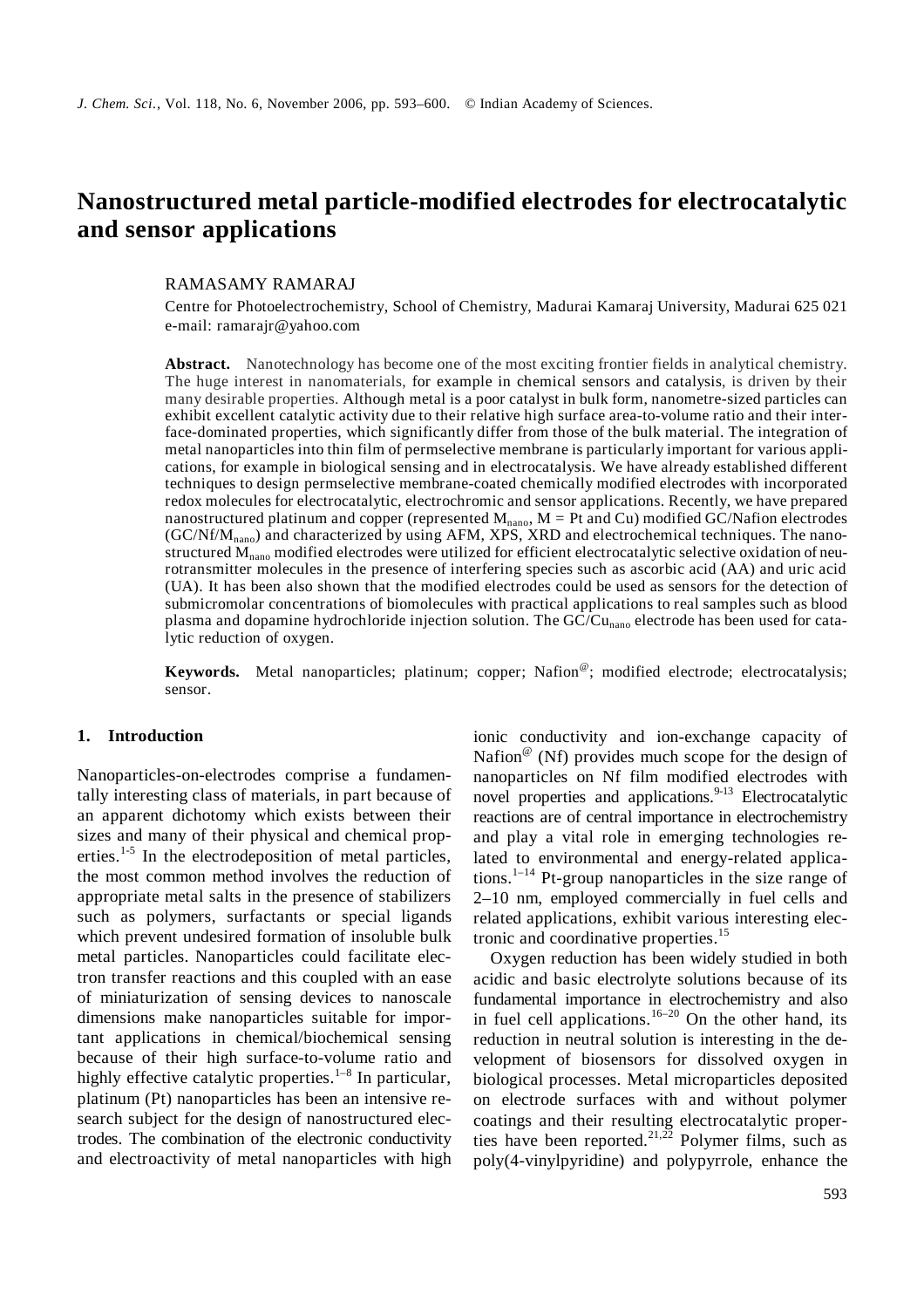stability and dispersity of the embedded Pt particles on GC electrodes. Use of deposited metal particles for both hydrogen evolution and oxygen reduction has been investigated. $21-23$ 

 Dopamine (DA) is one of the most significant catecholamines and belongs to the family of excitatory chemical neurotransmitters. $24-27$  The important challenges to measure DA under physiological conditions utilizing electrochemical methods are: the very low concentration levels of DA (in the submicromolar range) and the intensive interference arising from the electroactive ascorbate (AA) that is present at relatively high concentrations (0⋅2–0⋅5 mM). These problems exist due to the very close oxidation potentials of DA and its metabolites and AA at the bare electrodes. Several reports have demonstrated that the films such as Nafion,  $28 \text{ clay}, 29 \text{ melanin polymer}^{30}$  at physiological could attract and preconcentrate biomolecules such as cationic DA while effectively rejecting the anionic AA and other anionic interfering agents. This paper mainly presents some of our recent work $3^{31-35}$  on the applications of nanostructured Pt and Cu electrodeposited on plain and Nf film coated electrodes for the simultaneous detection and determination of biomolecules in the presence of interference molecules and the reduction of oxygen. These metal nanoparticle-modified electrodes, coupled with the permselective Nf membrane, promote the adsorption and electron-transfer reactions of substrate molecules.

# **2. Electrochemical deposition of nanostructured platinum and copper on electrode**

Electrodeposition of nanostructured Pt on the Nf or clay (bentonite clay) film coated glassy carbon (GC) and indium tin oxide (ITO) electrodes were carried out by electrochemical methods.<sup>36</sup> Nf films were coated on GC and ITO electrodes by transferring known volume of Nf or clay solution on the electrode surface and allowing the solvent to evaporate at room temperature. Subsequently, the GC/Nf and GC/clay electrodes were kept in distilled water for 30 min. Thicknesses of the Nafion and clay films were calculated by knowing the density of  $1.58 \text{ g/cm}^3$  for Nafion<sup>37</sup> and 1⋅77  $g/cm<sup>3</sup>$  for clay.<sup>38</sup> The electrodes (GC, GC/Nf, GC/clay, ITO and ITO/Nf) were dipped in a mixture of deaerated 1 M  $H_2PtCl_6$  and  $1 M HClO<sub>4</sub>$  solution for 5 min followed by continuous scanning of the electrodes between the potentials 1⋅0 and –0⋅1 *V*(SCE) to deposit Pt particles onto the

electrodes. The electrodes were washed and dipped in distilled water and used for electrochemical experiments (referred as GC/Pt<sub>nano</sub>, GC/Nf/Pt<sub>nano</sub>, GC/clay/  $Pt<sub>nano</sub>$ , ITO/ $Pt<sub>nano</sub>$  and ITO/ $Nf/Pt<sub>nano</sub>$ ). These metal nanoparticle-modified electrodes were used for oxygen reduction and simultaneous detection and determination of biomolecules. Nanostructured copper particles were deposited electrochemically on GC and ITO electrodes (GC/Cu<sub>nano</sub> and ITO/Cu<sub>nano</sub>) using deaerated solutions of 0⋅01 M CuSO4 and 0⋅1 M NaClO<sub>4</sub> under different applied potentials ( $E_{\text{app}} = 0.0$ ) to – 0⋅6 *V*(SCE)). Better electrocatalytic activity could be achieved when Cu<sub>nano</sub> was electrodeposited at –0⋅4 V at a charge of 700°C.

# **3.** Characterization of Pt<sub>nano</sub> and Cu<sub>nano</sub> **modified electrodes**

The continuous cyclic voltammograms recorded between  $1·0$  and  $-0·1$  V at a scan rate of 10 mV/s for GC, GC/Nf and GC/clay electrodes dipped in 1 M  $H_2PtCl_6$  and 1 M HClO<sub>4</sub> are shown in figure 1.<sup>31,32</sup> In



**Figure 1.** Continuous cyclic voltammograms of (**a**) GC, (**b**) GC/Nf and (**c**) GC/BT electrodes in deaerated 1 M  $H_2PtCl_6$  and 1 M HClO<sub>4</sub>. Scan rate = 10 mV/s.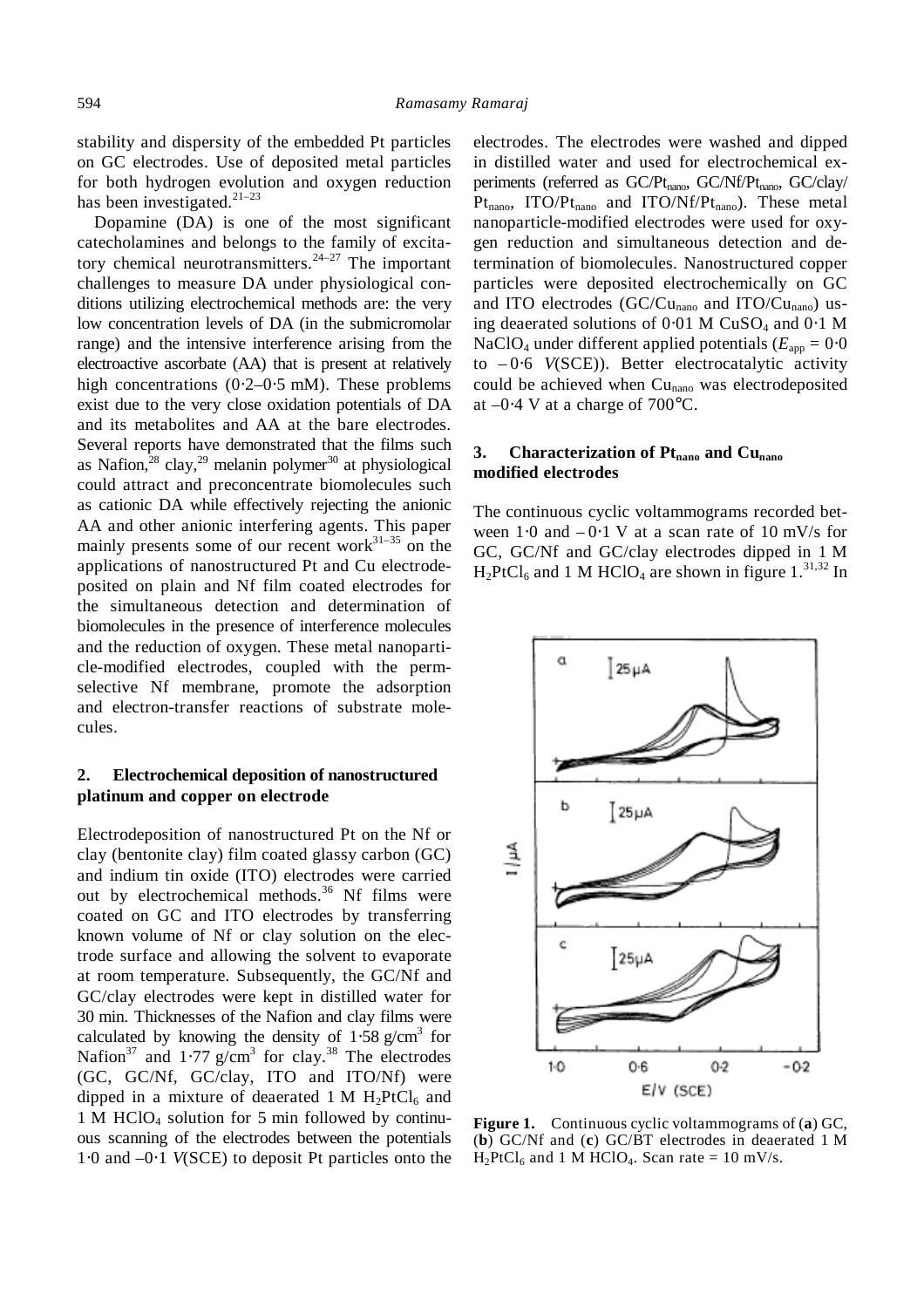the first scan the four-electron reduction of Pt(IV) to Pt(0)<sup>39</sup> occurred at 0⋅1 V (figure 1).<sup>31,32</sup> In subsequent cycles, the peak current at 0⋅1 V disappeared and a new irreversible reduction peak was observed at 0⋅3 V. This indicates that the deposition of Pt particles occurred in the first cycle and Pt underwent oxidation at > 0⋅5 V in the oxidative scan.<sup>31,32</sup>

 The electrochemical properties of nanostructured Pt were studied at different pH in the range 1–7. The reduction peak potential of Pt was found to be dependent on the solution  $pH$ <sup>33,34</sup> Figure 2 shows the PtO reduction peak potentials recorded for GC/Nf/ Pt<sub>nano</sub> electrode at varying pH. The irreversible reduction peak potential shifts to more negative potentials and the reduction peak potentials fit well to a straight line in the pH range 1⋅0 to 7⋅0 (figure 2), while the slope of the straight line is found to be 59 mV/pH. The shift in the peak potential with respect to pH has been attributed to proton-coupled reaction, (1). The intercept value of  $0.4$  V (figure 2) confirms the reduction behaviour of the  $Pt<sub>nano</sub>$  deposited on the GC/Nf electrode.<sup>33,34</sup>

$$
PtO + 2e^- + 2H^+ \rightarrow Pt + H_2O.
$$
 (1)

The AFM image recorded for the  $ITO/Nf/Pt_{nano}$  electrode is shown in figure 3. The  $Pt<sub>nano</sub>$  are homogeneously distributed on the electrode surface forming a densely packed film and each particle is in contact with adjacent ones. The electrodeposition of  $Pt<sub>nano</sub>$ 



**Figure 2.** Plot of pH against the cathodic peak potential  $(E_{pc})$  for GC/Nf/Pt<sub>nano</sub> electrode.

leads to the formation of nanostructured  $Pt<sub>nano</sub>$  with smaller grains in the range 25–50 nm and larger aggregates of about 500 nm. $^{33,34}$  The Pt<sub>nano</sub> deposited on the electrode was also characterized by X-ray photoelectron spectroscopy (figure 4) and X-ray diffraction studies.<sup>33,34</sup>

Figure 4 shows the XPS obtained for the  $Pt<sub>nano</sub>$ deposited on the Nf film coated electrode. The peak with binding energy of 71⋅2 eV is assigned to the presence of Pt.<sup>40,41</sup> The peak at 74⋅8 eV is more difficult to assign because bulk  $P_1O_2$  and  $P_1(OH)_4$  show similar binding energies<sup>40,41</sup> (74⋅7 and 74⋅3 eV, respectively).



**Figure 3.** Tapping-mode 3D AFM image  $(1 \mu m \times$ 1  $\mu$ m) of ITO/Nf/Pt<sub>nano</sub> electrode surface.



**Figure 4.** XPS of  $Pt(4f_{7/2.5/2})$  core-level spectra of electrodeposited Pt<sub>nano</sub> on the ITO/Nf electrode (ITO/Nf/  $Pt_{nano}$ ).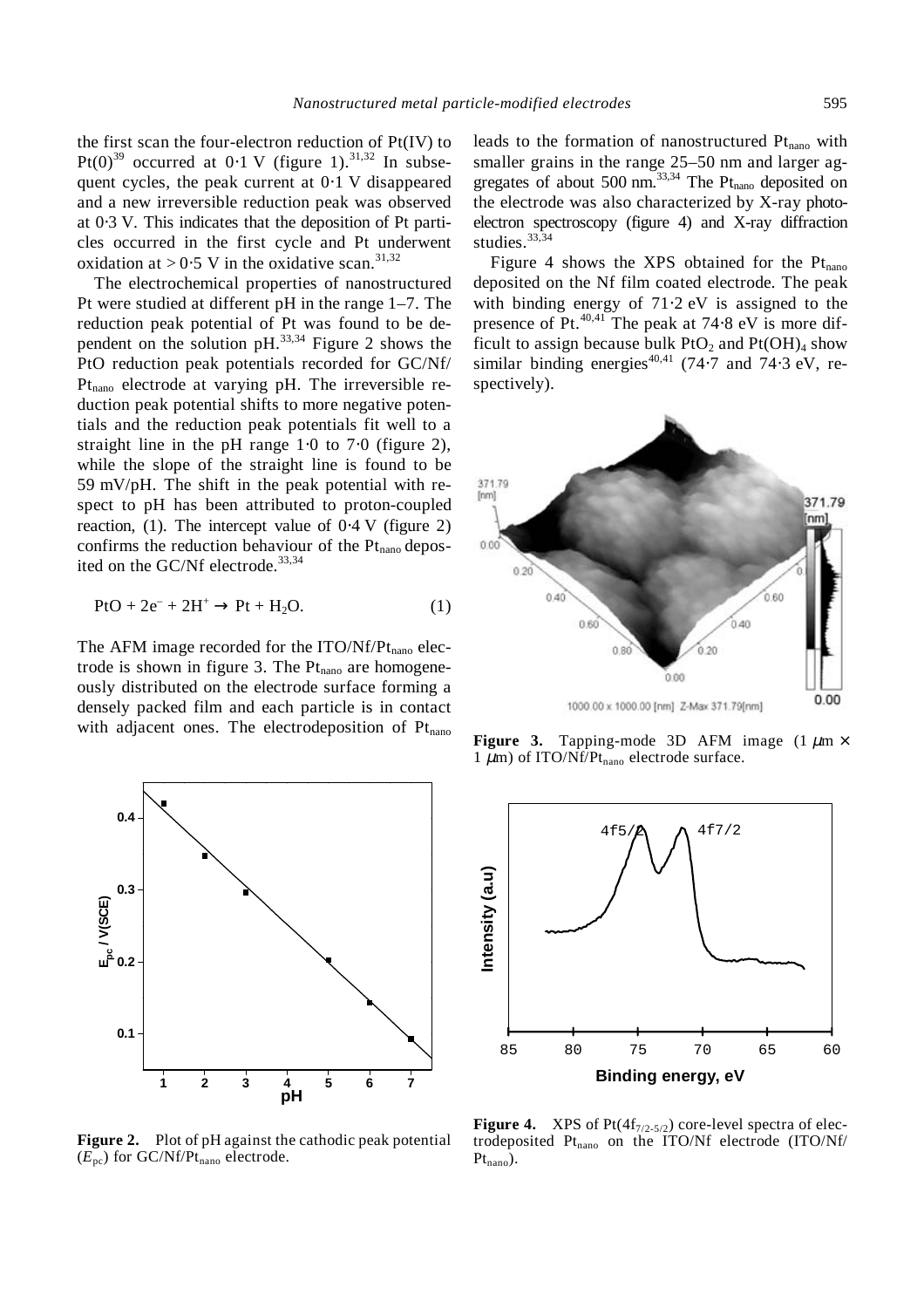The AFM image of nanostructured Cu deposited Nf film-coated ITO electrode  $(ITO/Nf/Cu_{nano})$  is shown in figure 5. The sizes of the aggregates measured from the cursor plot vary from 20 to 200 nm. This observation shows that the electrodeposition of Cunano leads to the formation of nanostructured Cu particles with smaller grains in the range 15–25 nm and larger aggregates in the range 130–200 nm. The  $Cu<sub>nano</sub>$  formed on the electrode was also characterized by X-ray photoelectron spectroscopy and X-ray diffraction studies.<sup>34,35</sup> The emission of 2 $p$  photoelectrons from Cu is identified in two peaks of the XPS spectra, one is assigned to  $Cu(0)$  (935 eV) and the other one to Cu(I) (955 eV). The observed  $Cu(2p)$ binding energies indicate the presence of Cu(0) and  $Cu(I)$  ( $Cu<sup>I</sup><sub>2</sub>O$ ) species.<sup>42</sup>

## **4. Oxygen reduction at nanostructured Pt modified electrode**

Cyclic voltammograms recorded for GC/Pt, GC/Nf/  $Pt<sub>nano</sub>$  and  $GC/clay/Pt<sub>nano</sub>$  electrodes dipped in oxygenated  $0.1$  M H<sub>2</sub>SO<sub>4</sub> showed an irreversible reduction peak at 0⋅4 V with increased cathodic peak current when compared to plain GC electrode. When the potential range was increased from 0⋅6 to 1⋅3 V while running the cyclic voltammograms an increase in the cathodic peak current was observed at 0⋅4 V. This observation showed that the PtO formed at the  $Pt<sub>hano</sub>$ deposited electrode was involved in the  $O_2$  reduction process. The partial reduction product was found to be hydrogen peroxide  $(H_2O_2)$ . This indicates that the  $O_2$  undergoes two-electron reduction to the  $H_2O_2$  at



**Figure 5.** Tapping mode of 2D AFM image (1⋅0  $\mu$ m  $\times$ 1⋅0  $\mu$ m) of ITO/Nf/Cu<sub>nano</sub> electrode surface.

PtO-covered  $Pt<sub>nano</sub>$  deposited electrode in addition to the four-electron reduction of  $O_2$  to water (figure  $6)$ .  $31,32$ 

The  $O_2$  reduction reaction on  $Pt_{\text{nano}}$  proceeded through a pathway involving the adsorption of O–O and decomposition of O–O bond.<sup>43</sup> In our work<sup>31,32</sup> the PtO covered  $Pt<sub>nano</sub>$  electrode favoured the partial desorption of the two-electron reduction product  $H_2O_2$  into the solution. The adsorbed  $H_2O_2$  was much more readily desorbed from the site on PtO than from the adsorption site involved in the fourelectron reduction process at  $Pt<sub>nano</sub>$  (figure 7).

The amounts of  $H_2O_2$  were measured at an applied potential of  $0.4$  V using the Pt<sub>nano</sub> modified electrodes at different time intervals and the results are shown in figure  $8^{31,32}$ . At an applied potential of  $0.4$  V (using the anodized GC/Pt<sub>nano</sub>, GC/Nf/Pt<sub>nano</sub> and GC/clay/Pt<sub>nano</sub> electrodes at > 1⋅0 V), the amounts of  $H_2O_2$  were observed as 0⋅0, 0⋅031, 0⋅053 and  $0.045 \mu$  moles in 30 min, respectively. The analysis of the charge accumulated at the  $O_2$  reduction potential (0⋅4 V) showed that  $\sim$  40% of the conversion of  $O_2$  to  $H_2O_2$  occurred at the PtO covered Pt<sub>nano</sub> deposited electrodes. At 30 min, the PtO might undergo reduction to  $Pt<sub>nano</sub>$  at 0⋅4 V in addition to the PtO



**O2 adsorption and O-O bond decompsoition on Pt.**



**Figure 6.** Schematic representation of  $O<sub>2</sub>$  reduction reactions at  $Pt<sub>nano</sub>$  and  $Pt<sub>nano</sub>/PtO$  modified electrode.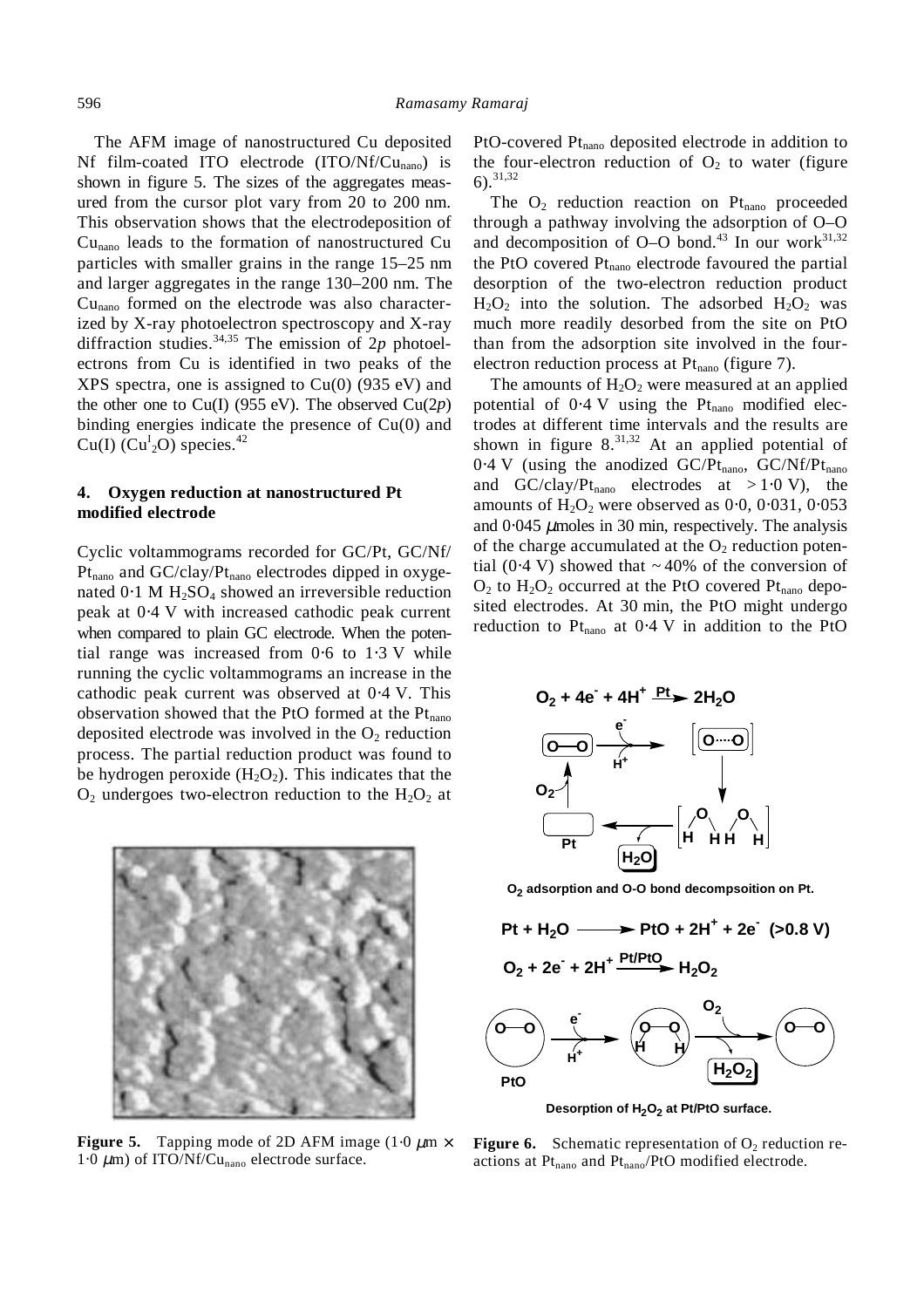catalysed  $O_2$  reduction and the amount of formation of  $H_2O_2$  reached a maximum. When  $Pt_{\text{nano}}$  at the modified electrodes was again anodized, PtO catalysed reduction of  $O_2$  to  $H_2O_2$  was observed.<sup>31,32</sup>

### **5. Simultaneous detection of biomolecules at nanostructured Pt modified electrode**

Figure 9 shows the anodic DPV responses of 100  $\mu$ m DA at the plain GC, GC/Pt<sub>nano</sub> and GC/Nf/Pt<sub>nano</sub> electrodes in phosphate buffer (pH 7⋅2). The oxidation of DA appeared at  $0.13$  V at GC/Nf/Pt<sub>nano</sub> electrode. A shift of about 60 mV to more negative potential for DA was observed at  $GC/Nf/Pt_{nano}$  when compared to plain GC electrode with an 11⋅6 fold enhancement of peak current (figures 9a and c). The electrochemical deposition of  $Pt<sub>nano</sub>$  on Nf film-coated electrode (GC/Nf/Pt<sub>nano</sub>) (figures 9b and c) increases the anodic peak current of DA when compared to the  $GC/Pt_{\text{nano}}$  electrode. The voltametric experiments were also carried out using the  $GC/Nf/Pt_{nano}$  electrode with different concentrations of DA and the peak current was found to be proportional to the concentration of dopamine in the range from  $3 \times 10^{-6}$  –  $60 \times 10^{-6}$  M DA with a detection limit of 10 nM.<sup>33,34</sup>

 Ascorbic acid (AA) and uric acid (UA) are the important interference molecules in the measure-



**Figure 7.** Schematic representation of  $O_2$  reduction to  $H_2O$  and  $H_2O_2$  at PtO covered Pt<sub>nano</sub> deposited GC electrode. (Before  $O_2$  reduction experiment, the Pt<sub>nano</sub> modified electrode was oxidized at >  $0.8$  V.)



**Figure 8.** Amounts of  $H_2O_2$  formed at the anodized  $G\overline{C}/Pt_{\text{nano}}$  (a),  $G\overline{C}/Nf/Pt_{\text{nano}}$  (b) and  $G\overline{C}/clay/Pt_{\text{nano}}$  (c) electrodes at an applied potential of 0⋅4 V dipped in oxygenated  $0.1$  M  $H<sub>2</sub>SO<sub>4</sub>$ .



**Figure 9.** Anodic DPVs recorded for 100  $\mu$ M DA at plain GC (a), GC/Pt<sub>nano</sub> (b) and GC/Nf/Pt<sub>nano</sub> (c) electrodes in 0⋅1 M phosphate buffer (pH 7⋅2).



**Figure 10.** Anodic DPVs recorded at GC/Nf (a) and at  $GC/Nf/Pt_{\text{nano}}$  electrode (b) in 0⋅1 M PBS for a mixture of 50  $\mu$ M DA and 500  $\mu$ M 5-HT in presence of 1⋅0 mM AA and 0⋅1 mM UA.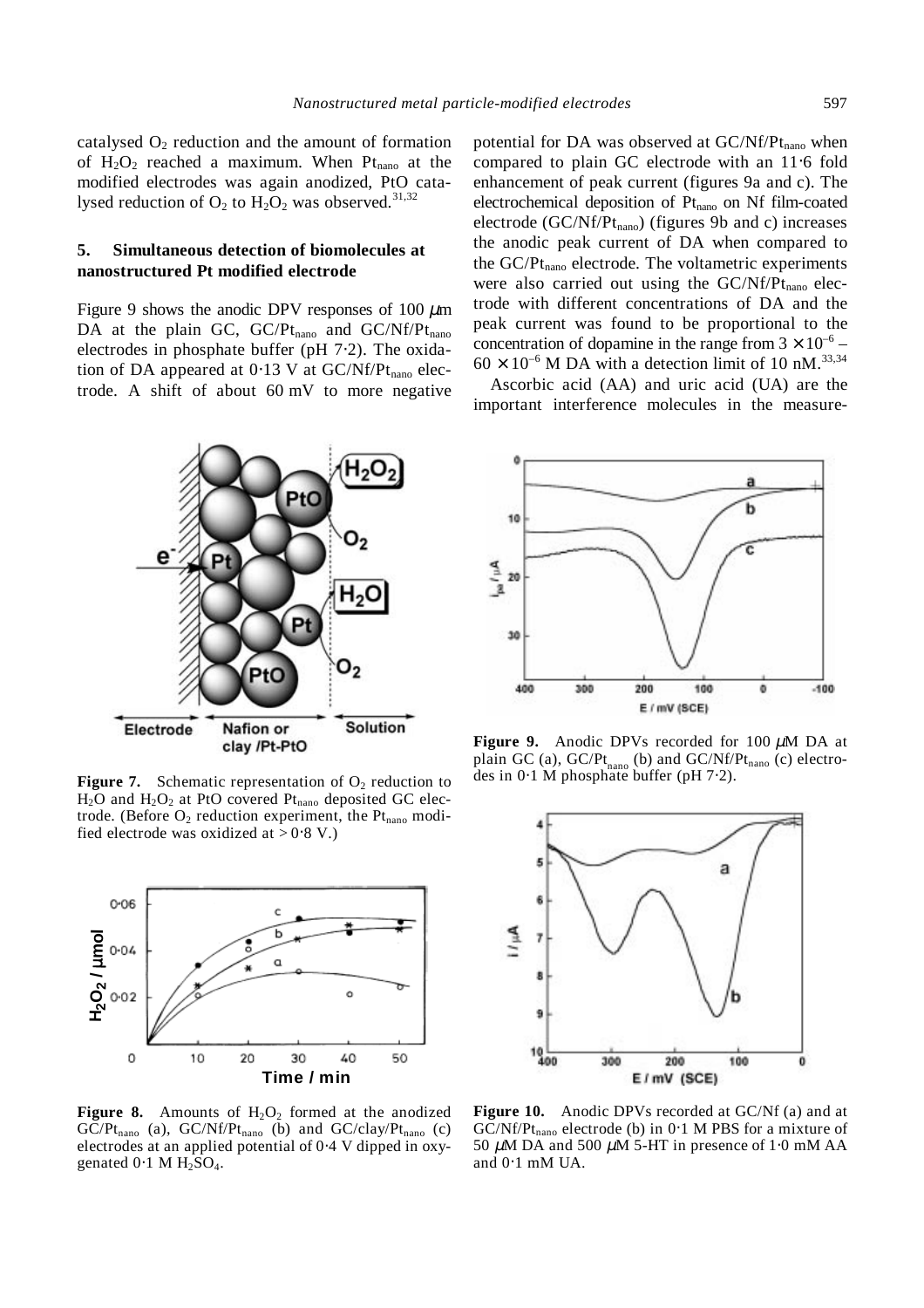ment of DA in biological systems and the oxidation potential of AA and UA are very close to that of DA. It has been demonstrated that Nf film is a sufficient barrier for several anionic interfering analytes and acts as a permselective membrane.<sup>24</sup> Figure 10a clearly shows that the GC/Nf electrode is very effective in rejecting anions such as AA and UA and better peak separation for the mixture of DA and serotonin (5-HT) was also observed in the presence of higher concentrations of interferences such as AA and UA where the bare GC electrode could not distinguish between the four species and all four species showed a single peak at the same potential for a mixture of 50  $\mu$ M DA, 500  $\mu$ M 5-HT, 1 mM AA and  $0.1$  mM UA (figure not shown).<sup>33,34</sup>

 Figure 10b shows the DPVs recorded for a mixture of DA and 5-HT at the  $GC/Nf/Pt_{\text{nano}}$  electrode in the presence of AA and UA. The voltametric response



**Figure 11.** Schematic representation of oxidation of DA at the  $GC/Nf/Pt_{\text{nano}}$  electrode in the presence of interfering molecules such as AA and UA.



Figure 12. DPVs recorded at GC/Nf/Pt<sub>nano</sub> for blood plasma sample (a), spike addition of 10  $\mu$ M DA (b) in 0⋅1 M phosphate buffer.

observed for the mixture at the  $GC/Nf/Pt_{\text{nano}}$  electrode is dramatically increased and a large increase in the anodic peak current is observed when compared to GC/Nf electrode (figure  $10a$ ).<sup>33,34</sup>

 Figure 11 shows the schematic representation of selective electrocatalytic oxidation of cationic DA at the  $GC/Nf/Pt_{\text{nano}}$  electrode in the presence of anionic molecules such as A and UA. Figure 11 also explains the electron-mediating properties of  $Pt<sub>nano</sub>$  towards the oxidation of DA in the presence of interferences such as AA and UA.

The application of  $GC/Nf/Pt_{\text{nano}}$  electrode for the detection and determination of DA in practical samples such as dopamine injection solution (DHI) and blood plasma was tested. $34$  Under the optimum conditions, the DPV peak currents were linearly related to DA concentration over the range from  $1 \cdot 0 \times 10^{-8}$ to  $1.4 \times 10^{-6}$  M. A detection limit of 8 nM was estimated at a signal-to-noise ratio of **3**. DA was repeatedly determined in DHI samples with duplicate samples and the relative standard deviation was found to be 4⋅5%. Interference studies were carried out with species such as AA and UA. Figure 12 shows the DPVs recorded using the  $GC/Nf/Pt_{nano}$  electrode for blood plasma samples and spike addition of 10  $\mu$ M DA in blood plasma in 0⋅1 M phosphate buffer. The recovery of DA and its metabolites in blood plasma (figure 12a) were calculated by spike addition with varying amounts of DA (figure 12b). Reproducibility of results was checked with three determinations.



**Figure 13.** Cyclic voltammograms recorded at plain GC (a) and GC/Nf/Cu<sub>nano</sub> (b) electrodes in  $O_2$  saturated 0⋅1 M PBS. Cunano was deposited at an applied potential of *–* 0⋅4 V (SCE).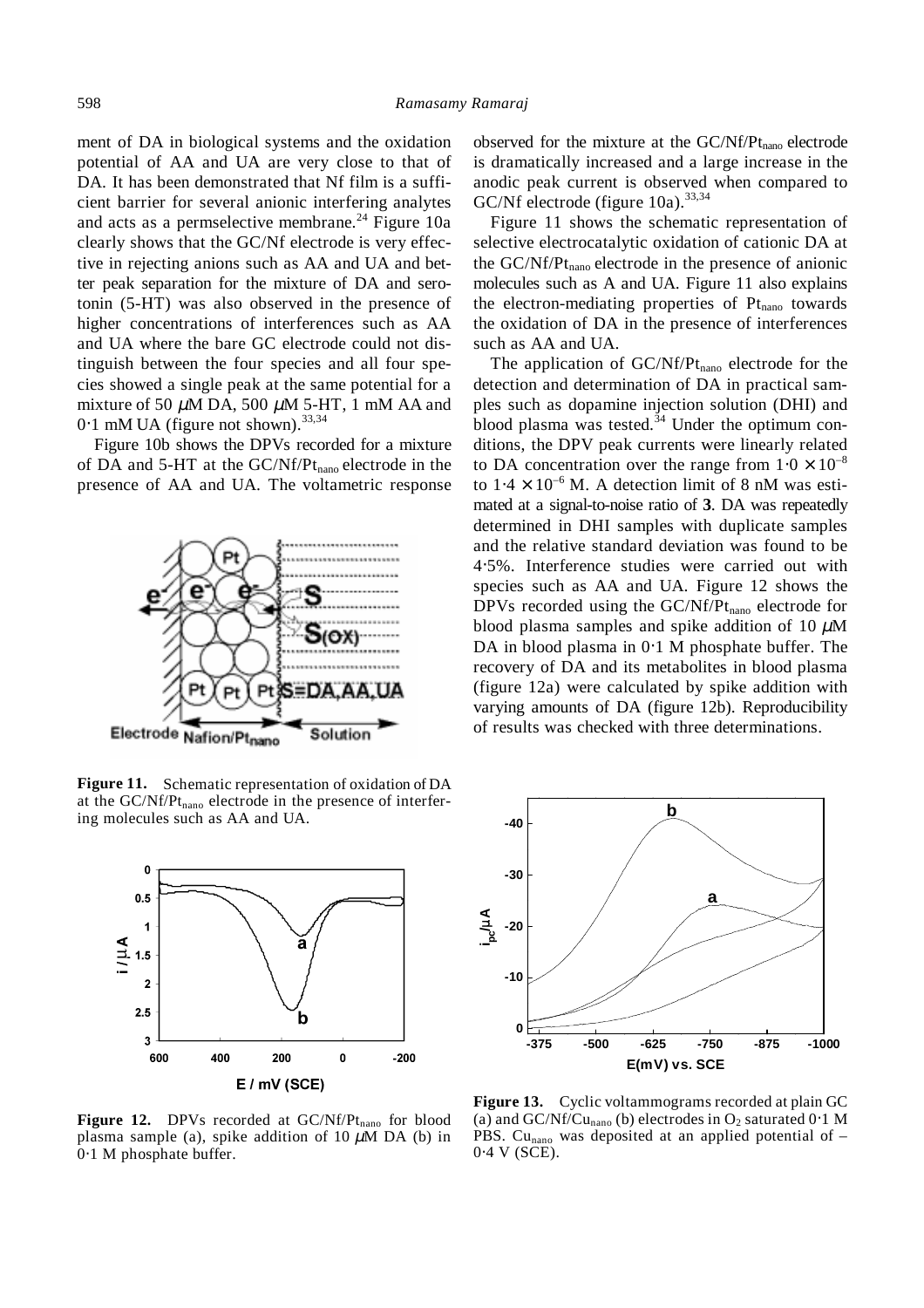# **6. Oxygen reduction at nanostructured Cu modified electrode**

Figure 13 shows the cyclic voltammograms recorded for  $O_2$  reduction at plain GC electrode (figure 13a) and after Cu<sub>nano</sub> is incorporated into Nf film-coated GC electrode (figure 13b) in  $O_2$  saturated 0⋅1 M PBS.<sup>34,35</sup> Under deaerated condition, the GC electrode did not show any reduction peak in the potential region –1⋅0 to *–*0⋅35 V. When the solution was saturated with oxygen, a reduction peak was observed in the voltammogram (figure 13). The  $O_2$  reduction peak was observed at *–*0⋅76 V at plain GC electrode in  $0.1$  M PBS. At GC/Nf/Cu<sub>nano</sub> electrode  $O_2$ reduction occurs at *–*0⋅63 V with an increase in the reduction peak current and a decrease in overpotential when compared to plain GC electrode. This result suggests that the  $GC/Nf/Cu_{\text{nano}}$  electrode could be used for catalytic  $O_2$  reduction in neutral solution. It is reasonable to conclude that the major contribution to the peak current comes from the catalytic  $O_2$  reduction at GC/Nf/Cu<sub>nano</sub> electrode. Cu<sub>nano</sub> deposited at  $-0.4$  V on the modified electrode leads to the formation of multilayer copper nanostructures on the electrode surface. The  $Cu<sub>nano</sub>$  modified electrode prepared at –0⋅4 V showed better electrocatalytic behavior towards  $O_2$  reduction.<sup>34,35</sup>

 In our laboratory, further work is in progress to design metal nanoparticles modified electrodes coupled with permselective membranes for the simultaneous detection and determination of biomolecules and for the electrocatalytic reduction of  $O_2$  and  $H_2O_2$ .

#### **Acknowledgements**

Financial support from the Department of Science and Technology (DST) and Council of Scientific and Industrial Research (CSIR), New Delhi is gratefully acknowledged.

#### **References**

- 1. Fendler J H (ed.) 1998 *Nanoparticles and nanostructured films* (Weinheim: Wiley-VCH)
- 2. Wieckowski A, Savinova E R and Vayenas C G (eds) 2003 *Catalysis and electrocatalysis at nanoparticle surfaces* (New York: Marcel Dekker)
- 3. Trasatti S 1994 in *Electrochemistry of novel materials* (eds) J Lipkowski and P N Ross (New York: VCH) Ch. 5
- 4. Zhou B, Hermans S and Somerjai G A (eds) 2004 In *Nanotechnology in catalysis* (London: Kluwer Academic/Plenum) vol. 1 & 2
- 5. Welch C M and Compton R G 2006 *Anal. Bioanal. Chem*. **384** 601
- 6. Hrapovic S, Liu Y, Male E B and Luong J H T 2004 *Anal. Chem*. **76** 1083
- 7. Karyakin A A, Puganova E A, Budashov I A, Kurochkin I N, Karyakina E E, Levchenko V A, Matveyenko V N and Varfolomeyev S D 2000 *Anal. Chem*. **76** 474
- 8. D'Souza L and Sampath S 2000 *Langmuir* **16** 8510
- 9. Mauritz K A and Moore R B 2004 *Chem. Rev*. **104** 4535
- 10. Sirk A H C, Hill J M, Kung S K Y and Birss V I 2004 *J. Phys. Chem.* **B108** 689
- 11. Tan S, Laforgue A and Belanger D 2003 *Langmuir* **19** 744
- 12. Jia N, Lefcbvre M C, Halfyard J, Qi Z and Pickup P G 2000 *Electrochem. Solid State Lett*. **3** 529
- 13. Martin C R 1994 *Science* **266** 1961
- 14. Yin Y, Shen Y and Dong S 2004 *J. Phys. Chem.*  **B108** 8142
- 15. Tong Y, Rice C, Wieckowski A and Oldfield E 2000 *J. Am. Chem. Soc*. **122** 1123
- 16. Collman J P, Denisevich P, Konai Y, Marrocco M, Koval C and Anson F C 1980 *J. Am. Chem. Soc*. **102** 6027
- 17. Sawyer D T 1991 *Oxygen chemistry* (New York: Oxford University Press)
- 18. Kinoshita K 1992 *Electrochemical oxygen technology* (New York: Wiley)
- 19. Srinivasan S and Bockris J O M 1969 *Fuel cells: their electrochemistry* (New York: McGraw-Hill)
- 20. Shukla A K and Raman R K 2003 *Annu. Rev. Mater. Res*. **33** 155
- 21. Rubinstein I and Bard A J 1980 *J. Am. Chem. Soc*. **102** 6641
- 22. Bose C S C and Rajeshwar K 1992 *J. Electroanal. Chem*. **333** 235
- 23. Kost K M, Bartak D E, Kazee B and Kuwana T 1990 *Anal. Chem*. **62** 151
- 24. Gonon F, Buda M, Cespuglio R, Jouret M and Pujol J-F 1980 *Nature* (*London*) **286** 902
- 25. Wightman R M, May L J and Michael A C 1988 *Anal. Chem*. **60** 760A
- 26. Adams R N 1976 *Anal. Chem*. **48** 1128A
- 27. Sternson A W, Mccreery R, Feinberg B and Adams R N 1973 *J. Electroanal. Chem*. **46** 313
- 28. Gerhardt G A, Oke A F, Rice M E and Adams R N 1984 *Brain Res*. **290** 390
- 29. Zen J-M and Chen P-J 1997 *Anal. Chem*. **69** 5087
- 30. Rubianes M D and Rivas G A 2001 *Anal. Chim. Acta* **440** 99
- 31. Premkumar J and Ramaraj R 1997 *J. Solid State Electrochem*. **1** 172
- 32. Premkumar J 1997 Ph D thesis, Madurai Kamaraj University, Madurai
- 33. Selvaraju T and Ramaraj R 2005 *J. Electroanal. Chem*. **585** 290